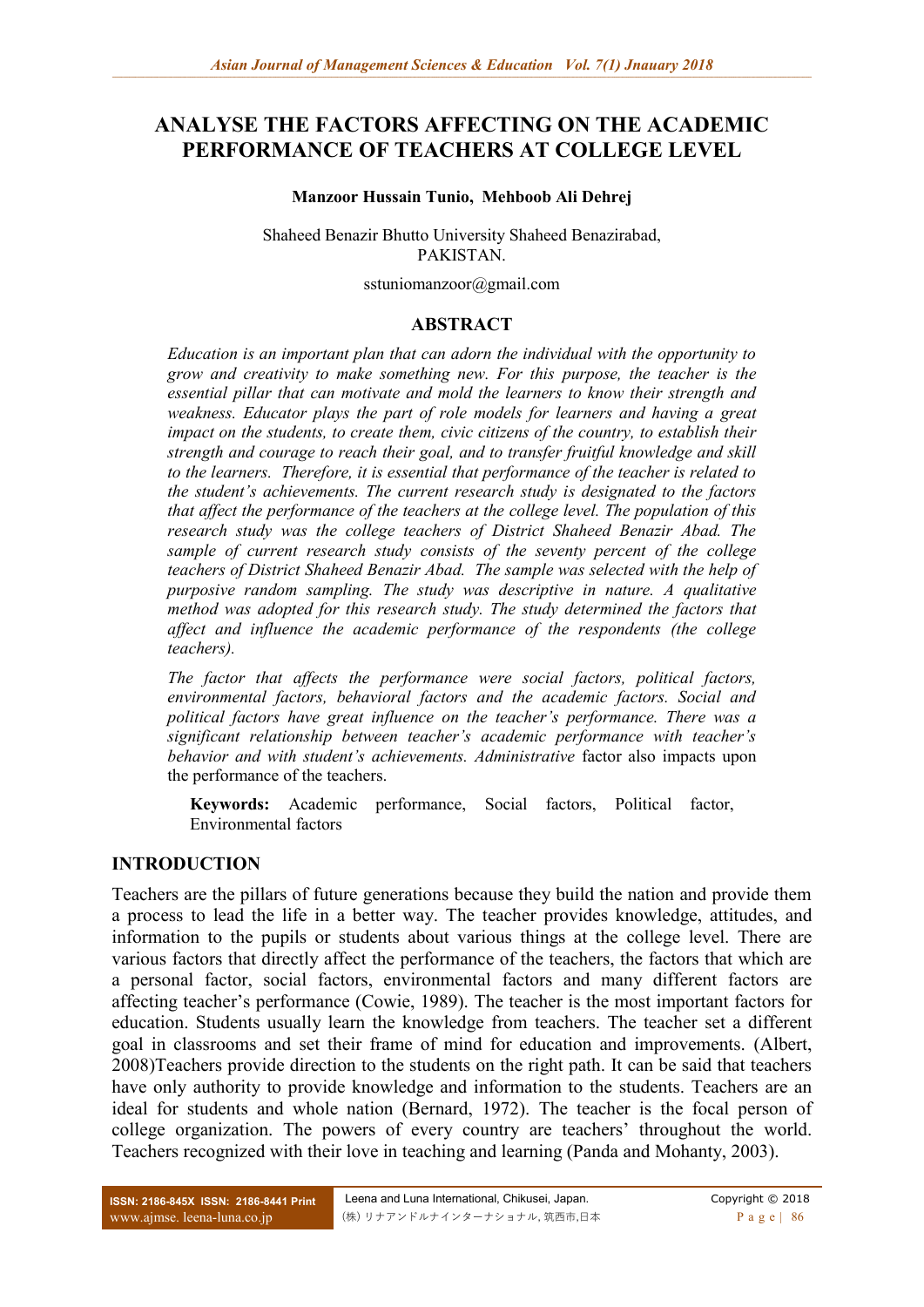Some teachers have hidden qualities which absolutely increases the ability of students. It should really develop and enhance the student's power of exploring and expanding the knowledge. Teaching is an art in which students or pupils try to solve their problems. Students usually try to overcome their difficulties, problems and improve their knowledge time to time. (Calvo, 2000). Teaching consist of a series of activities which provides various kinds of knowledge to the students which they have needed. Students become competent through this action. Teachers provide facilities to students for competent knowledge said by (Smith et al, 2002).

The study is significant for teachers. Specifically, through this study teacher at the college level will able to improve their performance by using and knowing the different variable. The teachers are the source to transfer the knowledge, skills, and attitudes to the students. The main factor affecting the performance of teachers at college is an environmental factor, social factor, political factor, academic factor and administrative factor. This research study improves the performance of the teachers at the college level by knowing gaps in performance. The current research study has also great importance because it is directly related to the teaching and learning process by finding various gaps in transferring of knowledge to the learners and to find out their solutions. (Macan, 1994) This research may be helpful for the Sindh Education Department to remove those factors which are affecting the teacher's performance to raise the effective educational system. Further, this study will give the guidelines for new investigators or researchers in future. This research study has a great scope because it is related to the factors that affect the performance of teachers at the college level. As teaching and learning are gaining the momentum in whole the world day by day, developed nations are emphasizing on teacher's transfer of knowledge to the learners. Porter and Brophy (1998) "Study going on education must recognize the main in the direction of progressive college organization. The teacher's progress is directly related to student's achievements is linked to the progress and improvement of the nation, so this research study is very important in this regard to find out the performance gap. Time-to-time various steps were taken to develop teacher's profession to get fruitful results for the students. (Bolam, 1987) A real instructor asserts an obligation on behalf of his or her activities interior and exterior the lecture hall. The current research study has also great importance because it is directly related to the factors affecting the performance of the teachers, so then it will be easy to find appropriate suggestions for the suitable solutions of these factors. Teachers face challenges in the classroom while delivering and transferring the knowledge to the learners they have learned at various stages because the authorities restrict them to do so (Hoodbhoy, 1998). Along with this it is mentioned and recognized as "performance gap" by what various researchers (Albert, 2008). Therefore, the current research study is involved on factors affecting the performance of the teachers at the college level. The teachers are performing their duties, but academically their performance gap is observed. The academic background of an individual shows that what sort of knowledge, skills, and attitudes he or she have combined in his authority, so the academic performance gap are the key factors and it needs to improve.

### **Social Factors**

There are various social factors that directly affect the performance of the teachers at the college level, society creates many problems and it affects teaching and learning process. The students whoever do not attain the classes regularly also affect the performance of the college teachers. Society direct affect the performance of the teachers.

Society provides an atmosphere of teaching and learning, but if they have no civic sane, then the atmosphere of teaching and learning will not be sound. Society reflects the need of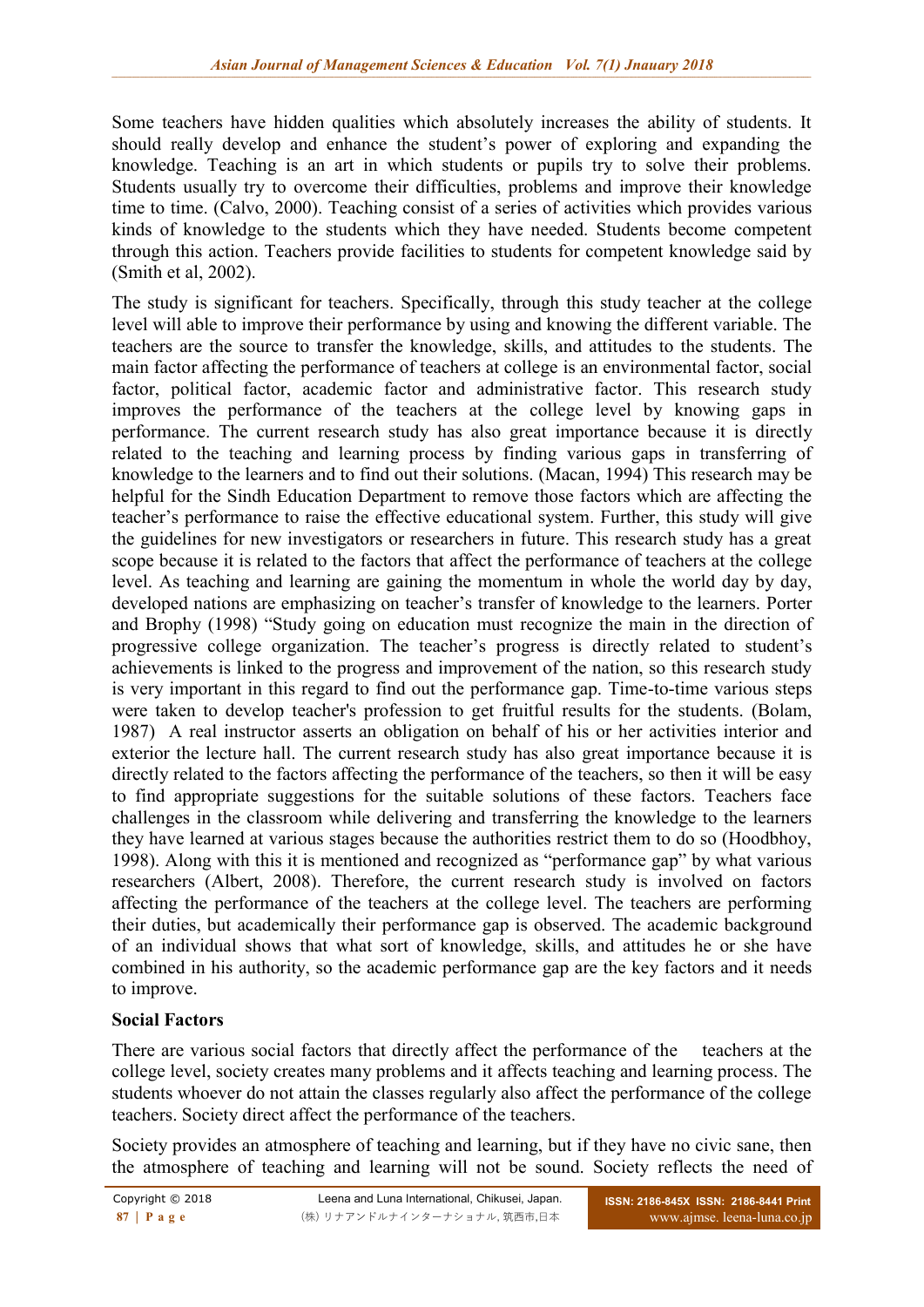learning and so for this provide opportunity and ground for learning. The society direct affect the performance of teachers, it allows numerous alternations and changes some of which are helpful on the other hand some left their marks towards negative performance.

### **Political Factor**

Politics also affect the teaching and learning process, political leaders and their companions encourage the students in their favor, they involve them for protests and motivate them towards their own party, it creates disturbance and affects the performance of the teachers at the college level. Politics in the institutions have not left good marks, political involvement is not allowing the teachers to perform with their own impulses and aspirations, teachers are willing to transfer their valuable knowledge to the young generations but political union of the students in the colleges has compelled the teachers for their own relatives to provide them favor in attendance and even marks to support in their favor.

### **Environmental Factors**

Environmental factors also the performance of the teachers at the college level, in the appropriate learning environment teachers transfer their valuable knowledge to the learners, the pillars of future generations. The environmental factor is the key factor for improving the character as well as an attitude to the learners.

# **RESEARCH OBJECTIVES**

The objectives of this study stayed to be:

- 1. Observe the environmental factors affecting the academic performance of teachers at the college level.
- 2. Investigate the social factors affecting the academic performance of the teachers at the college level.
- 3. Examine the impact of the factors of administrative mentorship affecting on teachers' academic performance at the college level.

### **RESEARCH QUESTIONS**

Following research questions of the study are:

- 1. What is the impact of environmental factors affecting the academic performance of the teachers at the college level?
- 2. What are the social factors affecting the academic performance of the teachers at the college level?
- 3. What are the administrative mentorship factors affecting on teacher's academic performance at the college level?

**Hypothesis 1:** There will no significant positive change in the academic performance of the teachers at the college level as a result of factors affecting them.

**Alternative Hypothesis 2:** There will be a significant positive change in the academic performance of the teacher at the college level as a result of factors affecting.

### **LITERATURE REVIEW**

#### **Factors affecting the performance of teachers**

There are many external factors affecting that direct or indirect to the teacher performance. The internal factors are also affecting the performance of the instructors at the college level. The factors affecting the performance of teachers at the college level are social, political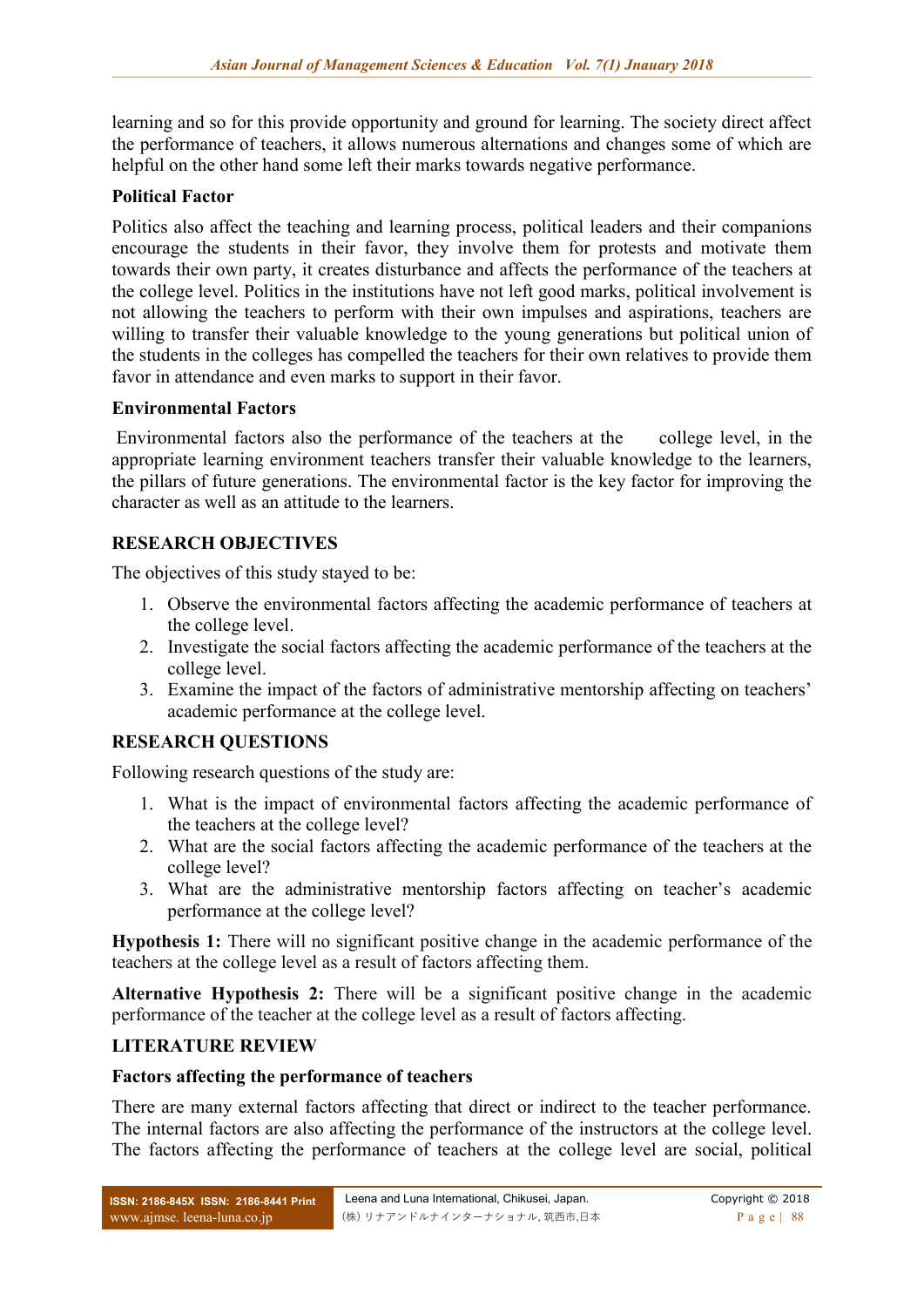personal, administrative and mentorship, environmental academic factors (Cowie, 1989). Whenever the teacher makes discussion trendy the classroom connected near the coaching besides knowledge. The performance of the teacher is a related environment of the classroom. It must be free from disturbance of any kind, so that teaching and be significant and according to the needs and aspirations of a future generation. Through teaching, we can help a lot as well as shape in upcoming (Panda, 1998).

The main factors are social factors, society direct affect the performance of teachers, it allows numerous alternations and changes some of which are helpful on the other hand some left their marks towards negative performance. Political factor also affects the performance of the college teachers (Barnes, 1985).

Politics in the institutions have not left good marks, political involvement is not allowing the teachers to perform with their own needs and aspirations, teachers are willing to transfer their valuable knowledge to the young generations but political union of the students in the colleges has forced the teachers for their own relatives to provide them favor in attendance and even marks to support in their favor (Bolam, 1987). Environmental factors also the presentation of the educators by the side of the college equal, trendy the appropriate learning environment teachers transfer their valuable knowledge to the learners, the teachers are pillars of future generations. Environmental is the key factor for improving the character as well as a civic scene to the learners. (Bruce, 1983).The teachers' insufficient performance would not be deliberated as a signal of their lack of skills but social and political artificiality are the main factors and hurdles do not allow the teachers to perform in a good manner (Ewaran & Sing, 2008).

The objective of old-style ethos in teaching is the prevention of the past and present improvement of intelligence (Arif, 2003).That there are numerous factors that are direct or indirect affecting the performance of the teachers at the college level if all these elements remain favorable and provide all such opportunities to the teachers at the college level so that they can provide valuable knowledge and challenge all the situations and matters happening in their learning environment.

The important factors which affect the performance of the teachers at college level are as under:

### **Environmental factors affect the performance of the teachers at the college level**

Environmental factors also disturb the achievement of the instructor in the college education, in the appropriate learning. Teachers transfer their valuable knowledge to the learners, the pillars of Future Generations. The elements that contribute effective educator's reading might be classified into four regions. (Stroot et al 1998) These four regions take account of coaching provisions and methods, lecture hall, administration, subject homework and particular features and qualified instructors they remain prominent.

Hargreaves and Evans (1997) advise that the value of coaching and knowledge is pretentious by the superiority of skilled correlation it arises outdoor of the lecture hall. As soon as a proficient ethos of coaching is current, supportable conversion then better knowledge chances be present extra likely be expected to arise. (Macan, 1994) The educators are those leaders they provide good facilities they change in and out of the lecture hall, it is proper or not properly. Best instructors have well-defined by Glathron and fox (1996) as "coaching that maximum knowledge for all pupils". The student takes place the dynamic part in the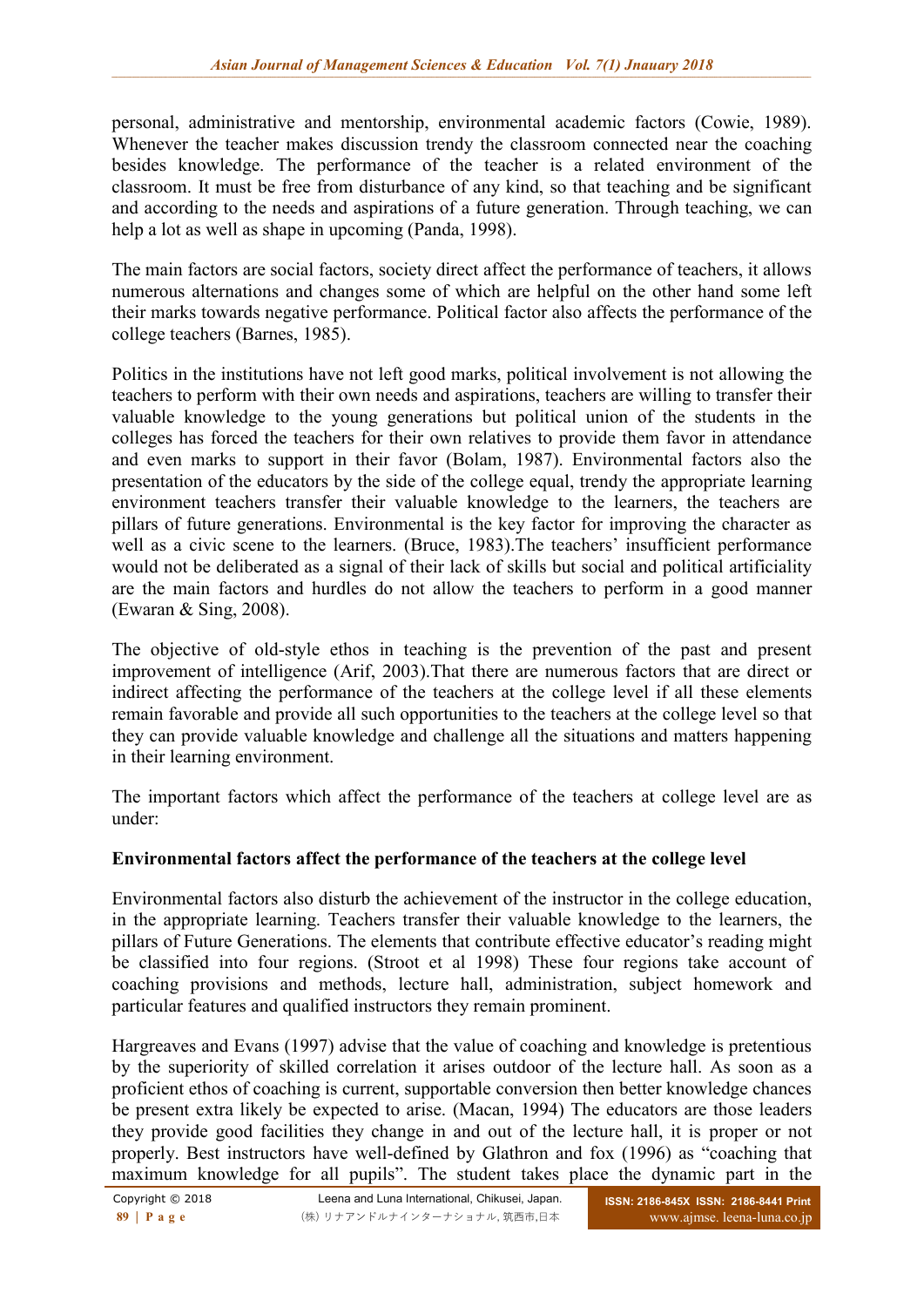educational procedure. (Folk, 2004)Teacher's necessity remains capable to guide the students in the class. Brilliant educators work on these modifications slightly effort beside them, best educators identify that pupils learn in a good way, when students learn through a procedure that is exciting and make intelligence to them. (Barnes, 1985)There is no best way to make that occur in the classroom than educators to arrange charming actions which are founded on a challenging course. (Calvo, 2000). The arrangement contains observing interest in the content, generally stated the values and they pupils are going in order to gain usual recognized. The foundations existent in the enactment review method of a south vile international institution that drops below this classification.

# **RESEARCH METHODOLOGY**

The field of study considered as quantitative by the process and expressive by way determination. The quantifiable investigation is the systematic empirical study of noticeable sensations finished numerical in addition to calculable methods. The determination of quantitative investigation is to improve calculated ideal concepts or else assumption connected toward that specific occurrence. The procedure of dimension is the inmost numerical investigation for the reason that the situation arranges for the basic construction then relative among realistic testimonial also a scientific manifestation of quantitative relations. Quantitative dimension is a modification as well as it is expressed statistically quantitative data is in the mathematical from such as in the data calculation, grade or score, frequency, mean, mode, median, criterion deviance then chi-square.

There are 5600 college teachers in the province of Sindh (Ref semis 2015). So total 5600 (only college teachers considered), but only 171 college teachers of eight colleges of District Shaheed Benazir Abad were considered as the target population. Keeping in view thus the population of this study was 5600 college teachers of Sindh were selected as the population of current study.

The sample of this study was 171 male and female public college instructors of eight colleges of Shaheed Benazirabad, who were selected as the sample of the current study.

This is the huge population so researcher selected Shaheed Benazir Abad as target sample, which was 171 college instructors of eight colleges of Shaheed Benazir Abad, therefore obtainable of this inhabitants 100% of the college instructors nominated by way of the support of appropriate random sampling.

As a result, the design of this learning is situated 100% of the college instructors of Shaheed Benazir Abad who were selected as the population of current study. The Sample selected by way of the support of unsystematic convenient sampling. The factor of design is 70% of the complete objective residents. An illustration is a minor percentage of the objective residents. Sampling is a procedure of choosing dissimilar quantity or statistics starting the distinct populations that signify complete residents regardless of the statement of confidence, class as well as gender.

### **ANALYSIS OF DATA**

**Research Question: Analyze the factors of teachers training programs affecting the academic performance at the college level?**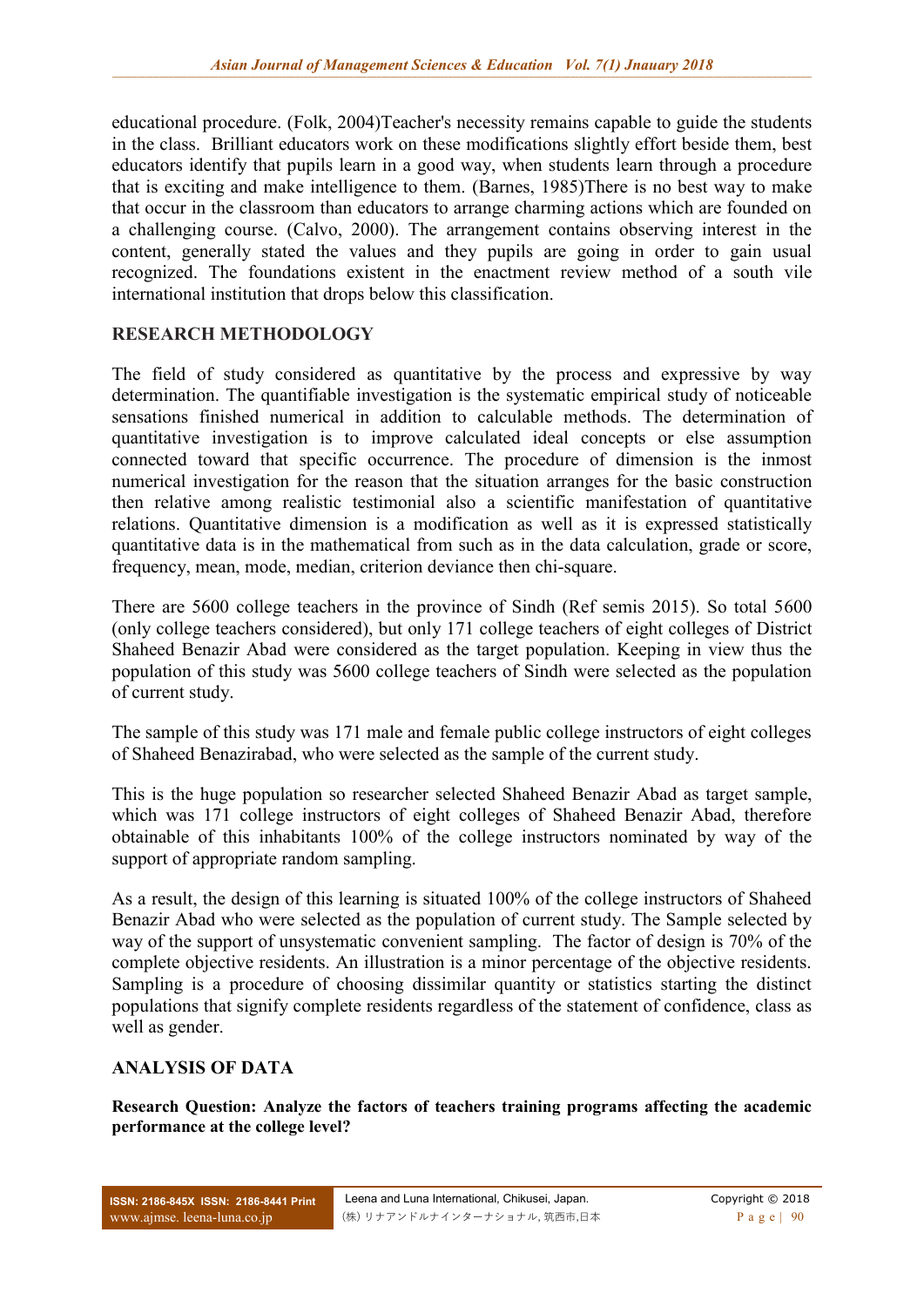According to data in table 1 majority of the teachers, 73.4% agreed, strongly agreed that the factors of teachers training programs affecting the academic performance of teachers at the college level.

| S. No.         | Statement                                                                                                                     | <b>SA</b>     | A             | $SA+A$        | DA             | DA             | UD             | DA+SDA        |
|----------------|-------------------------------------------------------------------------------------------------------------------------------|---------------|---------------|---------------|----------------|----------------|----------------|---------------|
|                |                                                                                                                               | $\frac{0}{0}$ | $\frac{0}{0}$ | $\frac{0}{0}$ | $\frac{0}{0}$  | $\frac{0}{0}$  | $\frac{0}{0}$  | $\frac{0}{0}$ |
| $\mathbf{1}$   | The<br>teacher<br>training<br>helpful in improving the<br>performance of teachers                                             | 19            | 64            | 83            | 6              | 9              | $\overline{2}$ | 15            |
| $\overline{2}$ | The training<br>enhances<br>teacher's<br>academic<br>performance<br>of<br>the<br>teachers at the<br>college level.            | 12            | 67            | 79            | 8              | 6              | 7              | 21            |
| 3              | The training enhance the<br>skills and<br>attitude<br>of<br>teachers                                                          | 15            | 65            | 80            | $\overline{3}$ | 9              | 8              | 12            |
| $\overline{4}$ | training provide<br>The<br>strength and encourage to<br>the teachers<br>to face<br>students                                   | 21            | 19            | 40            | 15             | 39             | 6              | 54            |
| 5              | training provides<br>The<br>techniques to the teachers<br>face<br>students<br>and<br>to<br>provide<br>them<br>new<br>methods. | 12            | 73            | 85            | 6              | $\overline{4}$ | 5              | 10            |

|                                  |  |  |  |  |  |  |  |  | Table 1. Analysis of the factors of teachers training programs affecting the academic |  |  |  |
|----------------------------------|--|--|--|--|--|--|--|--|---------------------------------------------------------------------------------------|--|--|--|
| performance at the college level |  |  |  |  |  |  |  |  |                                                                                       |  |  |  |

# **FINDINGS AND RESULT**

The overall findings of the study displayed that teachers have positive observation but various factors are affecting their performance. There are various factors that affect their performance, among such the main factors are social factors, society direct affect the performance of teachers, it allows numerous alternations and changes some of which are helpful on the other hand some left their marks towards negative performance. Political factor also affects the performance of the college teachers. Politics in the institutions have not left good marks, political involvement is not allowing the teachers to perform with their own whims and aspirations, teachers are willing to transfer their valuable knowledge to the young generations but political union of the students in the colleges has compelled the teachers for their own relatives to provide them favor in attendance and even marks to support in their favor. Environmental factors also the performance of the teachers at the college level, in the appropriate learning environment teachers transfer their valuable knowledge to the learners, the pillars of future generations. Environmental is the key factor for improving the character as well as a civic scene to the learners.

The findings support Ajzen's (1988) right that instructors attitudes possibly will continue a little, as well as their actual performances, might remain approximately also based on the chances in addition available to them.

The findings of the study were as per the opinion of instructors the attitudes that were used during the lecture hall were helpful to increase their educational performance not only this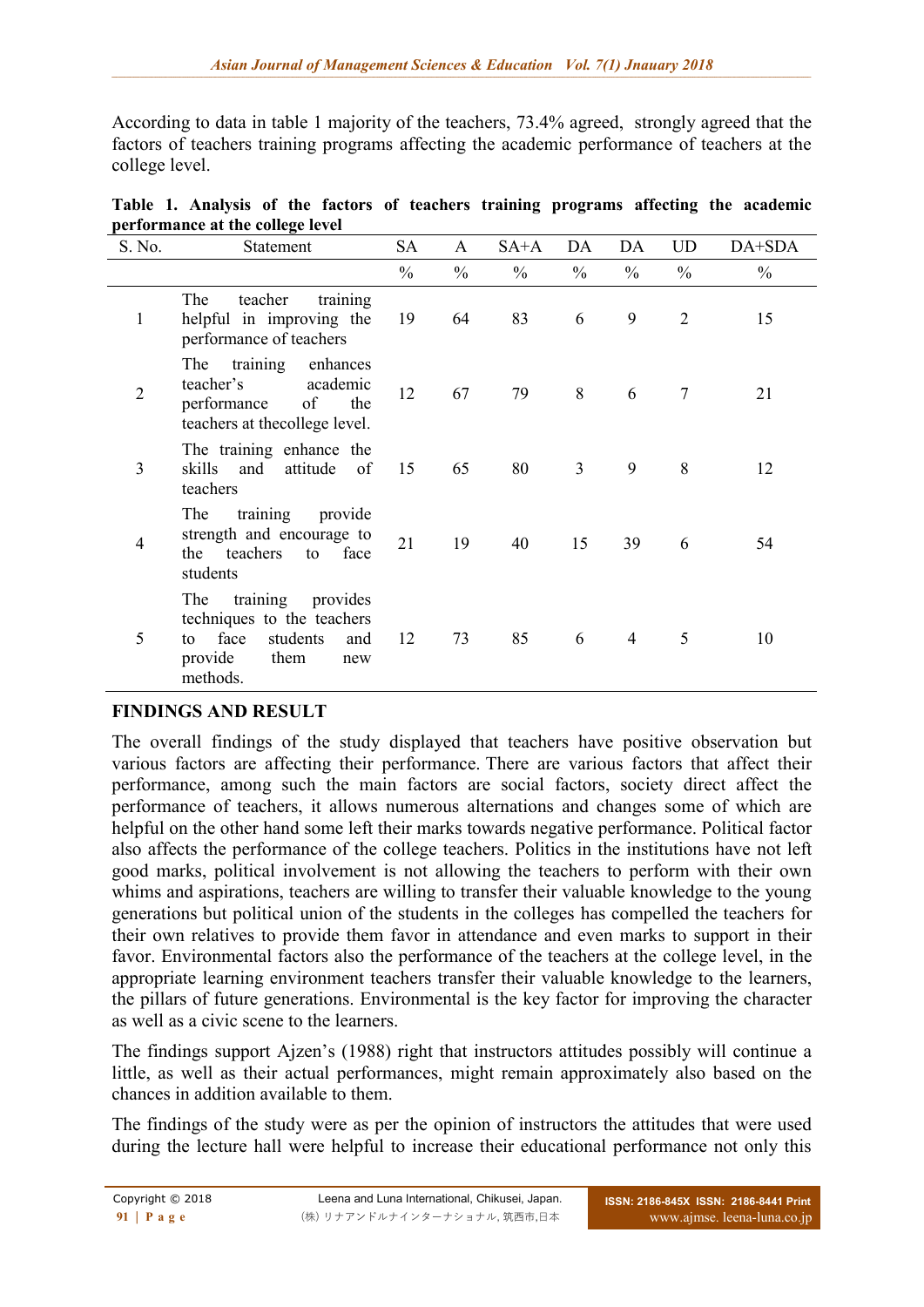but the college instructor also needs of training which will be useful for the improvement of pedagogic development that helped to increase their performance well.

# **CONCLUSION**

All these factors are responsible for the better performance of the teachers at the college level, among such political factors and the social factor is more affecting teachers' performance. The main factors are social factors, society directs the performance of teachers, it allows numerous alternations and changes some of which are helpful on the other hand some left their negative performance marks. Political factor also affects the performance of the college teachers. Politics in the institutions have not left good marks, political involvement is not allowing the teachers to perform with their own whims and aspirations, teachers are willing to transfer their valuable knowledge to the young generations but political union of the students in the colleges has compelled the teachers for their own relatives to provide them favor in attendance and even marks to support in their favor.

The result of this research learning displayed that the mainstream of the college teachers strongly agreed to words the items of the research problems that the above-mentioned factors be favorable for their better performance, not only this but the college teacher also emphasized that modern knowledge-based refresher courses and training is mandatory for the college teachers for their better performance. On the basis of investigation outcomes, that could decide that the outlook of the college instructors significantly subjective thru different factors. One of those factors that had a direct impact going on instructors' outlook to the effectiveness of transferring the knowledge and skills to the young generations, so the skillfully established instructor should grip as well as handgrip the whole thing these positions.

### **RECOMMENDATIONS**

General recommendations reveal that the all these factors which are affecting the performance of teachers at the college level, should be kept in different and separate from teaching and learning environment. The education should be free from political, social and environmental obstructions. The teachers should be provided a safe and sound environment for transfer and deliver valuable knowledge to young generations. The college teacher's increase the teaching as well as learning procedure by elevating the level of abilities to the learners are the pillars of the future generation. We would a greater common sense of thanks to their pupils to get up their confidence plus the level of contribution as well as the percentage of custody. The quality of education should enhance at the college level through professionally developed teachers as under:

The particular recommendations developed after the analysis of the outcomes of this research study remain described:

- 1. The factors that affect the performance of the teachers at the college level are political, social, environmental and academic which are directly affecting their performance, so it is recommended that education should be free from all the interferences and compulsion. The requirement on behalf of development, understanding as well as progress come from initially on the important list of a college teacher in order to be able to face the challenging and ever-changing skilled world situation.
- 2. The academic performance is the key factors for the progress of the students so it is recommended that teachers must pay heed towards the students' performance.